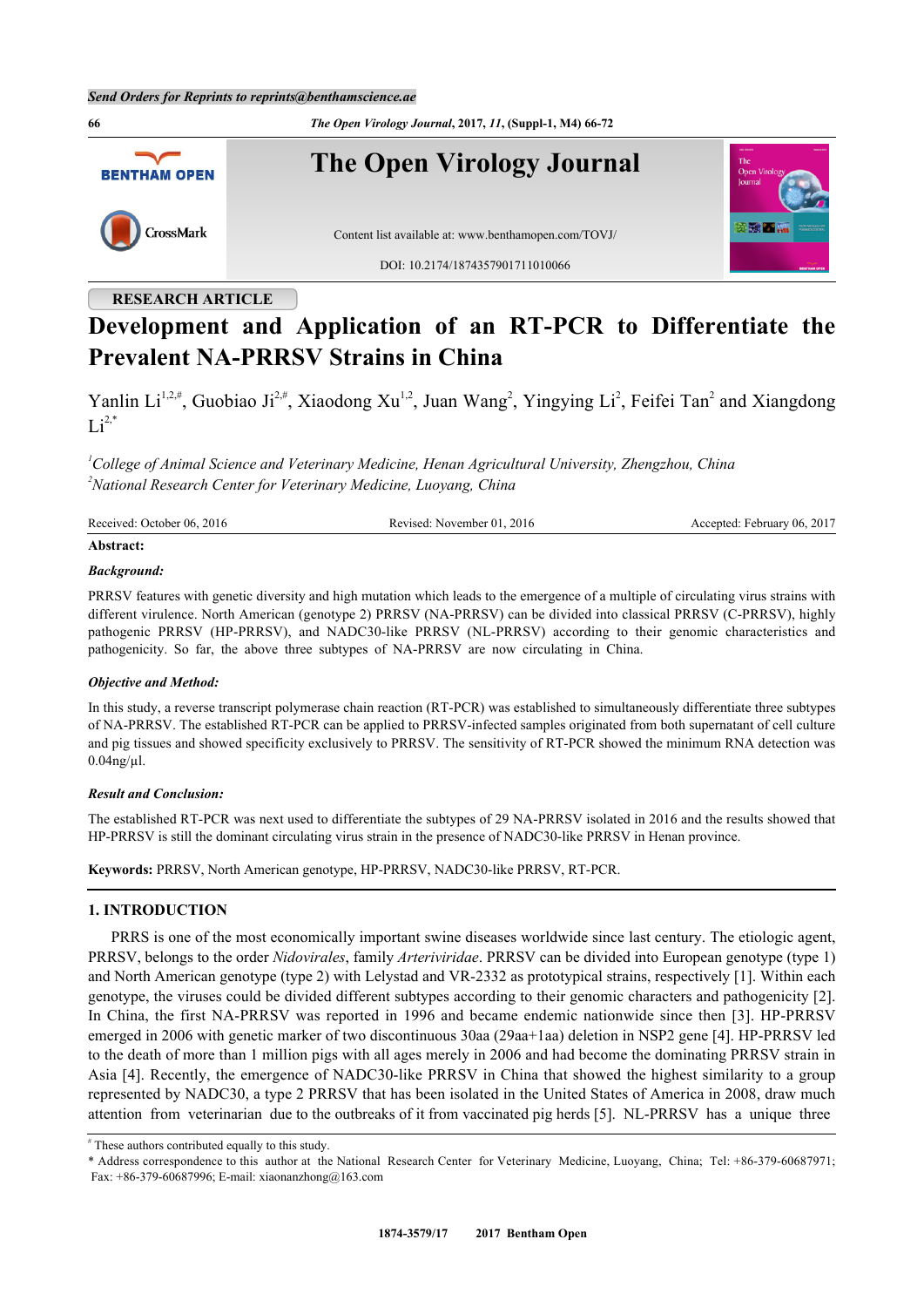discontinuous 131aa deletion (111a+1aa+19aa) in NSP2 gene which could distinguish themselves with other PRRSV strains [[6\]](#page-5-5).

| No.            | <b>Virus Code</b> | Subtype         | <b>Isolated From</b> |
|----------------|-------------------|-----------------|----------------------|
| $\mathbf{1}$   | 16105-1           | <b>HP-PRRSV</b> | Henan                |
| $\overline{2}$ | 16124-1           | <b>HP-PRRSV</b> | Shandong             |
| 3              | 16124-3           | <b>HP-PRRSV</b> | Shandong             |
| $\overline{4}$ | 16124-5           | <b>HP-PRRSV</b> | Shandong             |
| 5              | 16124-6           | <b>HP-PRRSV</b> | Shandong             |
| 6              | $16213 - 1$       | NADC30-like     | Henan                |
| $\overline{7}$ | 16213-2           | NADC30-like     | Henan                |
| 8              | 16214-1           | <b>HP-PRRSV</b> | Shanxi               |
| 9              | 16214-2           | <b>HP-PRRSV</b> | Shanxi               |
| $10\,$         | 16214-3           | <b>HP-PRRSV</b> | Shanxi               |
| 11             | 16214-4           | <b>HP-PRRSV</b> | Shanxi               |
| 12             | 16224-1           | <b>HP-PRRSV</b> | Henan                |
| 13             | 1693-7            | <b>HP-PRRSV</b> | Jiangsu              |
| 14             | 16690-1           | <b>HP-PRRSV</b> | Gansu                |
| 15             | 16319-21          | <b>HP-PRRSV</b> | Shanxi               |
| 16             | 16319-23          | <b>HP-PRRSV</b> | Shanxi               |
| 17             | 16319-25          | <b>HP-PRRSV</b> | Shanxi               |
| 18             | 16319-32          | <b>HP-PRRSV</b> | Shanxi               |
| 19             | 16319-33          | <b>HP-PRRSV</b> | Shanxi               |
| 20             | 16319-35          | <b>HP-PRRSV</b> | Shanxi               |
| 21             | 16319-37          | <b>HP-PRRSV</b> | Shanxi               |
| 22             | 16346-1           | <b>HP-PRRSV</b> | Shanxi               |
| 23             | 16354-2           | <b>HP-PRRSV</b> | Tianjin              |
| 24             | 16354-12          | <b>HP-PRRSV</b> | Tianjin              |
| 25             | 16494-1           | <b>HP-PRRSV</b> | Shanxi               |
| 26             | 16494-3           | <b>HP-PRRSV</b> | Shanxi               |
| 27             | 16494-4           | <b>HP-PRRSV</b> | Shanxi               |
| 28             | 16628-1           | <b>HP-PRRSV</b> | Henan                |
| 29             | 16756-2           | NADC30-like     | Henan                |

## <span id="page-1-1"></span>**Table 1. Information about the viruses used in this study.**

Coexistence of above three subtypes of NA-PRRSV in pig herds makes the disease control more difficult in the field. It is urgent to develop a rapid and sensitive method such as polymerase chain reaction (PCR) to differentiate different subtypes of PRRSV. Therefore, in this study, we established an RT-PCR with high specificity and sensitivity to differentiate these viruses which can be applied to both cell culture and pig tissues.

## **2. MATERIALS AND METHODS**

## **2.1. Viruses and Cells**

PRRSV strains VR-2332 and JXA1 were maintained in National Research Center for Veterinary Medicine and propagated in Marc145 cells. An NADC30-like strain, HNjz15, was propagated in porcine alveolar macrophages (PAMs) as previously described [\[7](#page-5-6)].

## **2.2. Primer Design**

<span id="page-1-0"></span>According to the representative NSP2 genes of reference PRRSV strains Fig. (**[1](#page-1-0)**), a pair of primers was designed to differentiate three subtypes of NA-PRRSV: forward, 5'-TTGATTGGGATGTTG TGCTTC-3', and reverse, 5'- CAATGATGGCTTGAGCTGAGT-3' with expected 1074bp, 984bp, and 681bp gene fragments for C-PRRSV, HP-PRRSV, and NL-PRRSV, respectively.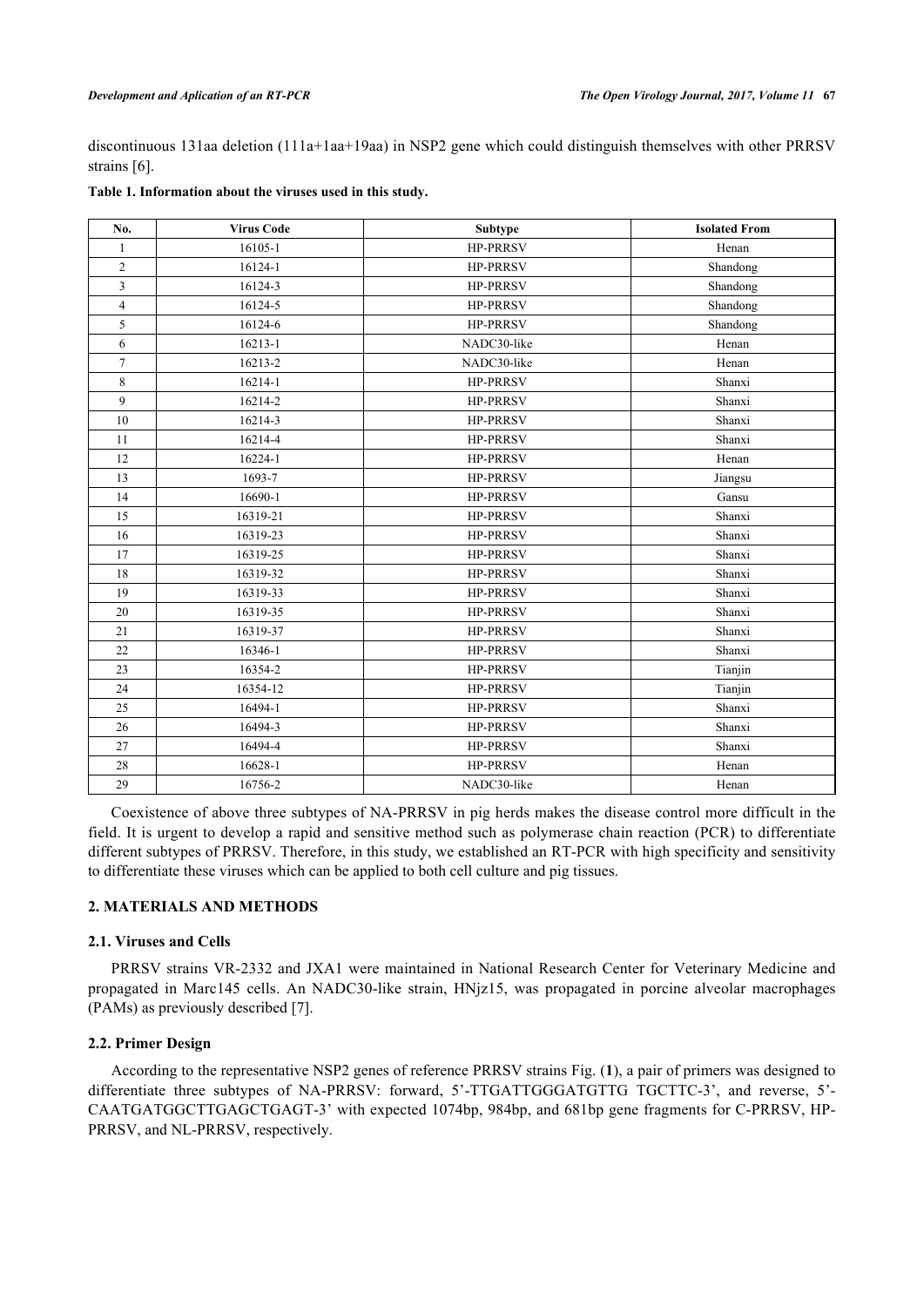

**Fig. (1). Representative Deletions in PRRSV NSP2 gene.** PRRSV JXA1 and HNjz15 were compared with stereotypical NA-PRRSV VR-2332. Five different function regions of NSP2 gene were indicated by different colors and marked according to the amino acid location in NSP2. Black arrows indicated the location on NSP2 where primers were designed. Abbreviation: Hypervariable region 1(HV1), PLP2 cysteine protease core (PL2), Hypervariable region 2 (HV2), Transmembrane region (TM), Cterminal tail (Tail).

#### **2.3. RNA Extraction and RT-PCR Amplification**

The viral RNAs were extracted from lung tissues and cell cultures using TRIzol reagent as previously described [[8\]](#page-5-7). One microgram of RNA from each sample was used to synthesize cDNA using Oligo  $(dT)_{18}$  primer (Life Technologies, Beijing, China). Reverse transcription was performed by adding 1µL reverse transcriptase (TaKaRa, Dalian, China), 0.5µL recombinant rebonuclease inhibitor (40U/µL), 4µL RT buffer and 2ul dNTPs (10µM) at 42°C for 1hour. For PCR amplification, 2.5µL 10×buffer, 2µL of 10µM dNTPs, 1µL of each primer (10µM), and 0.2µL Taq polymerase (TaKaRa, Dalian, China), and 0.1µg cDNA was added into the reaction by adding deionized H2O to a final volume of 25µL. PCR was performed using following parameters: denaturation at 94 °C for 5 min, 30 cycles of denaturation at 94°C for 30 s, annealing at 55 °C for 30s and extension at 72 °C for 45s, and a final extension of 7 min at 72 °C. The PCR products were analyzed by 2% agarose gel electrophoresis.

#### **2.4. Specificity of RT-PCR**

The specificity of RT-PCR was used to detect three different subtypes of NA-PRRSV in both cell cultures and lung tissues which infected with VR-2332, JXA1, and HNjz15, respectively. To exclude cross-reaction with other swine pathogens, total RNA of pseudorabies virus, porcine epidemic diarrhea virus, classical swine fever virus, and transmissible gastroenteritis virus was used to perform RT-PCR. The above swine viruses were maintained at National Research Center for Veterinary Medicine.

#### **2.5. Sensitivity of RT-PCR**

*The cDNA was synthesized from* 1µg total RNA of three subtypes of NA-PRRSV, respectively. *The cDNA* was then serially ten-fold diluted and used as template for PCR. The amplification parameters were same as above. The sensitivity was expressed the maximum cDNA dilution which the gene fragments was still visible on 2% agarose gel.

#### **2.6. Utilization of RT-PCR on Clinical Samples**

Twenty-nine PRRSV positive serum samples were tested by using the above developed RT-PCR (Table **[1](#page-1-1)**). The serum samples were collected form the PRRSV vaccination- free herds. The established RT-PCR was used to differentiate subtypes of above NA-PRRSV.

#### **3. RESULTS**

#### **3.1. Establishment of RT-PCR**

<span id="page-2-0"></span>The total RNA of cell cultures infected with different PRRSV strains were extracted to be used as template for RT-PCR. According to amplicons of RT-PCR, the fragment sizes of PCR products were 1074bp, 984bp, and 681bp gene fragments for C-PRRSV, HP-PRRSV, and NL-PRRSV, respectively Fig. (**[2](#page-2-0)**). As for the negative control, no visible band was found on the gel from normal cell cultures without virus infection. The PCR products were subjected to gene sequencing and the results showed that they shared the same sequences with corresponding reference virus strains (data not shown).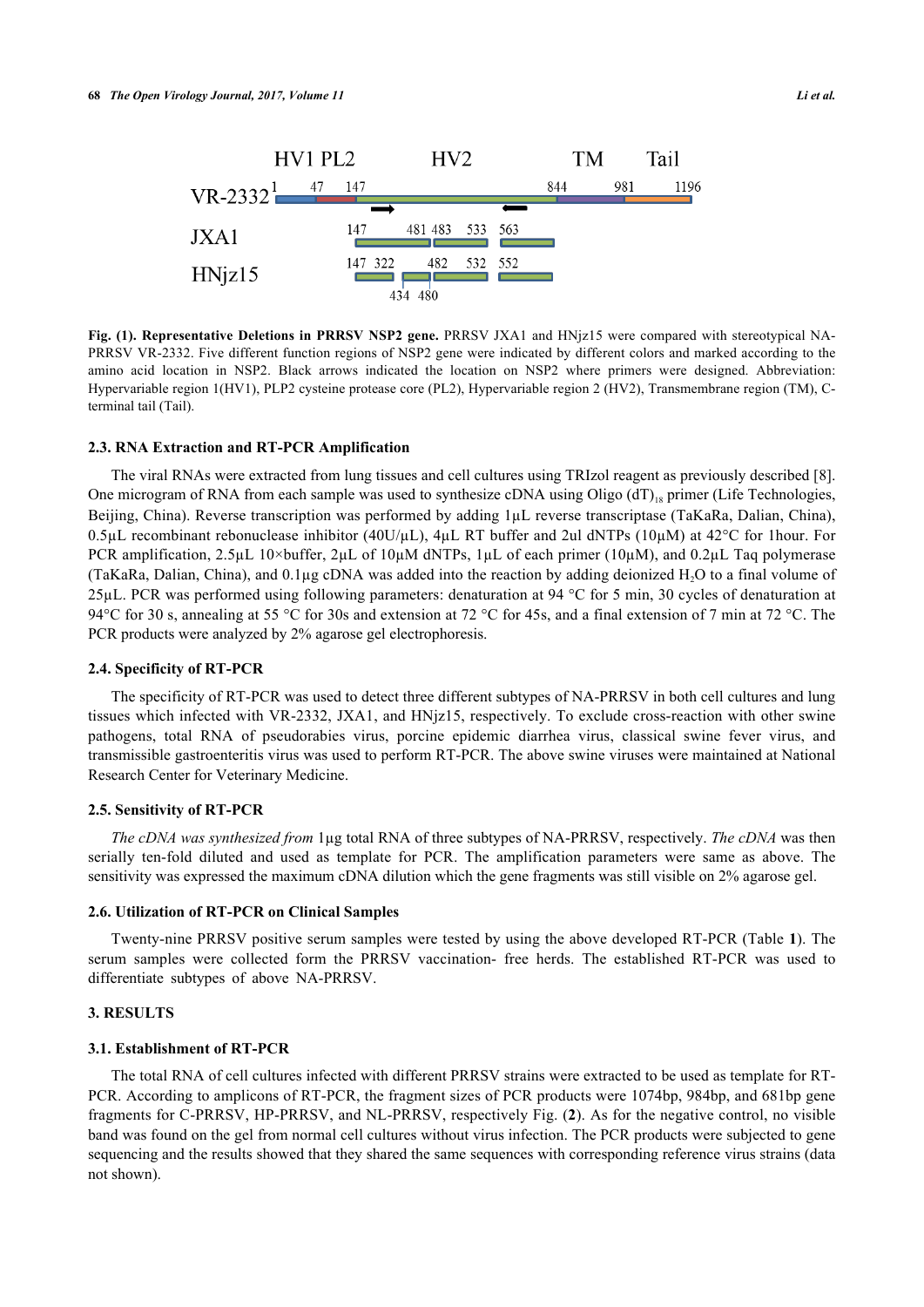

**Fig. (2). RT-PCR products of PRRSV from infected cell lines.** Line1, DL2000 DNA ladder; line 2, PCR product of VR-2332 infected cells; PCR product of JXA1-infected cells; PCR product of HNjz15-infected cells; PCR product of normal cells.

#### **3.2. Specificity of RT-PCR**

<span id="page-3-0"></span>To explore the specificity of RT-PCR, total RNA extracted from PRRSV-infected lung tissues was used as template for the PCR reaction. Consistent with RT-PCR results from cell culture, similar size of gene fragments was visible for each PRRSV on the gel which proved the established method could be applied to lung tissues Fig. (**[3](#page-3-0)**). Next, the developed RT-PCR was further tested with pseudorabies virus, porcine epidemic diarrhea virus, classical swine fever virus, and transmissible gastroenteritis virus and no cross-reaction with above pig pathogens was observed (Fig. **[3](#page-3-0)**).



**Fig. (3). RT-PCR products from the infected tissue samples.** Line1, DL2000 DNA ladder; line 2-4, PCR product of VR-2332, JXA1, and HNjz15; Line 4-7, PCR products of pseudorabies virus, porcine epidemic diarrhea virus, classical swine fever virus, and transmissible gastroenteritis virus.

#### **3.3. Sensitivity of RT-PCR**

CDNAs were serially diluted and used as template to validate sensitivity of RT-CPR. As shown in Fig. (**[4](#page-3-1)**), the minimum detection amount of RNA was  $0.04$ ng/ $\mu$ L for VR-2332, JXA1 and HNjz15.

<span id="page-3-1"></span>

**Fig. (4). Sensitivity of established RT-PCR.** Total RNA of VR-2332 (A), JXA1 (B) and HNjz15 (C) were isolated from the infected cells. One microgram RNA was reverse-transcribed and cDNA were serially  $(10\times)$  diluted to be used as the template for PCR amplification. The bottom limit of RT-PCR detection was expressed by the visualized bands on 2% agarose gel electrophoresis.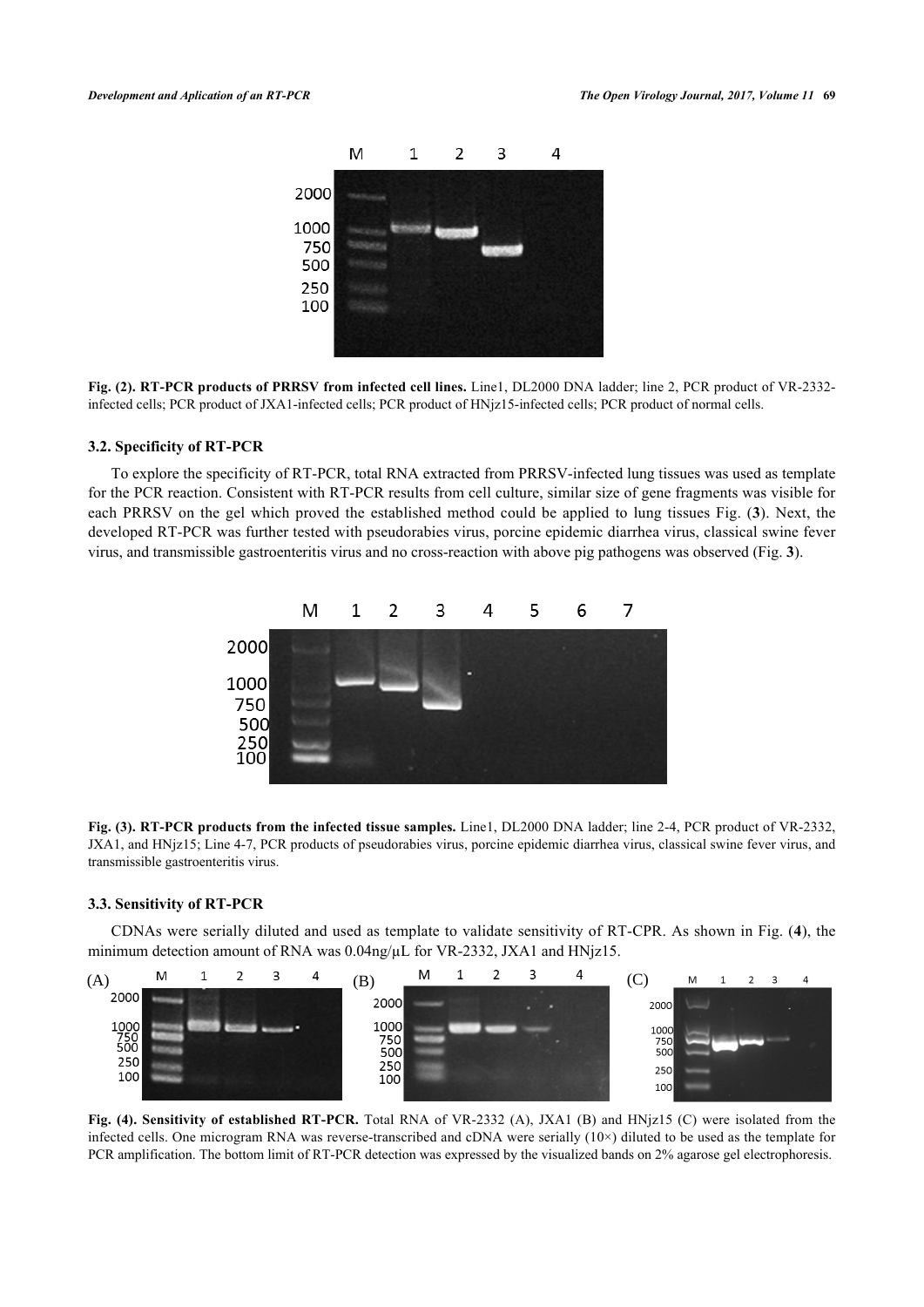#### **3.4. Application of Established RT-PCR on Clinical Samples**

Twenty-nine NA-PRRSV-positive serum samples were next used to differentiate the subtypes of NA-PRRSV (Table **[1](#page-1-1)**). Among these samples, 26 (89.6%) samples were positive for HP-PRRSV and 3 samples for NL-PRRSV. There was no C-PRRSV detected from above samples.

#### **4. DISCUSSION**

PRRSV features with rapid evolution with gene mutation and recombination which lead to the emergence of genetically and antigenically heterogeneous population [[9,](#page-5-8) [10](#page-5-9)]. So far, three subtypes of NA-PRRSV including C-PRRSV, HP-PRRSV, and NL-PRRSV are co-circulating in China which make the situation of PRRSV control challenging. Vaccination has been used as one the major measurements to control this disease in China [\[11](#page-5-10)]. There are six commercial PRRSV modified live vaccines that have been widely used in China.

Among these six vaccines, four vaccine strains originated from HP-PRRSV, and two vaccines originated from C-PRRSV. No commercial vaccines again NL-PRRSV is available. Since the cross-protection of above vaccines to different subtypes of PRRSV is limited, it is prerequisite to differentiate subtypes of viruses from the infected pigs before performing vaccination or other exigent measurements.

PRRSV NSP2 is the most variable gene that undergoes remarkable genetic variations which makes it the main target for phylogenetic analysis [\[12](#page-5-11)]. The full length of C-PRRSV represented by VR-2332 is 1196aa without any deletion. HP-PRRSV has a 30aa discontinuous deletion which consists of 1-aa deletion at position 482 and 29-aa deletions at 534-562 [[4\]](#page-5-3). By contrast, NL-PRRSV has a three discontinuous 131-aa deletion which consists of a 111-aa at position 323-433, a 1-aa deletion at position 481, and a 19-aa deletion at position 533-551 Fig. (**[1](#page-1-0)**) [\[6](#page-5-5)]. The above distinct deletion patterns make it possible to differentiate three subtypes of NA-PRRSV simply according to the sizes of PCR products.

The RT-PCR was firstly established by using RNA extracts from PRRSV-infected cells. The desired gene fragments were observed on 2% agarose gel. The sequencing results of PCR products proved the successful establishment of RT-PCR. Since the virus in cells culture is homogenous, we next tested the established RT-PCR by using RNA extracts from PRRSV-infected lung tissues. The results also showed that the RT-PCR is compatible with tissue-originated RNAs. To test the specificity of RT-PCR, the assay was used to detect several other pig viral pathogens, and no target bands were detected on the gel.

Viremia starts as early as 3 days post-infection of PRRSV and lasts for around one month with different virus titers in serum at different stages of virus infection [[10](#page-5-9)]. After that, virus titer is pretty low in blood and the residues of PRRSV are mainly found in lung and lymphoid tissues such as lymph nodes and tonsil. Therefore, the sensitivity of RT-PCR is critical to detect the virus. In this study, the minimum detected virus RNA was 0.04ng/µl for all three subtypes of NA-PRRSV which could be sensitive enough to detect RNA residue in the virus-infected tissues.

HP-PRRSV has been dominantly circulating virus strain in China since 2006[[2](#page-5-1)]. The emergence of PRRSV variants with different virulence and pathogenicity was constantly reported recently [\[6,](#page-5-5) [7\]](#page-5-6). One representative of these variants is NADC30-like PRRSV that was reported in 2015 [\[13\]](#page-6-0). So far, 11 NADC30-like PRRSV genome information is available at Genbank.

Among these 11 NADC30-like PRRSV, 7 of them were isolated in Henan province, Central China which indicates Henan province has been the endemic area for NL-PRRSV. In this study, 29 PRRSV-positive serum samples were collected in 2016 and were used to differentiate the subtypes of NA-PRRSV. Three (10.4%) of these PRRSV-positive serum samples were verified to be NADC30-like PRRSV infection which indicated the high incidence of this PRRSV variant infection in local pig farms.

## **CONCLUSION**

In conclusion, an RT-PCR was established which can differentiate classical, highly pathogenic, and NADC30-like PRRSVs with good specificity and sensitivity. Epidemiological survey of PRRSV performed in Henan province showed NADC30-like PRRSV accounting for around 10% of PRRSV isolates in first half year of 2016.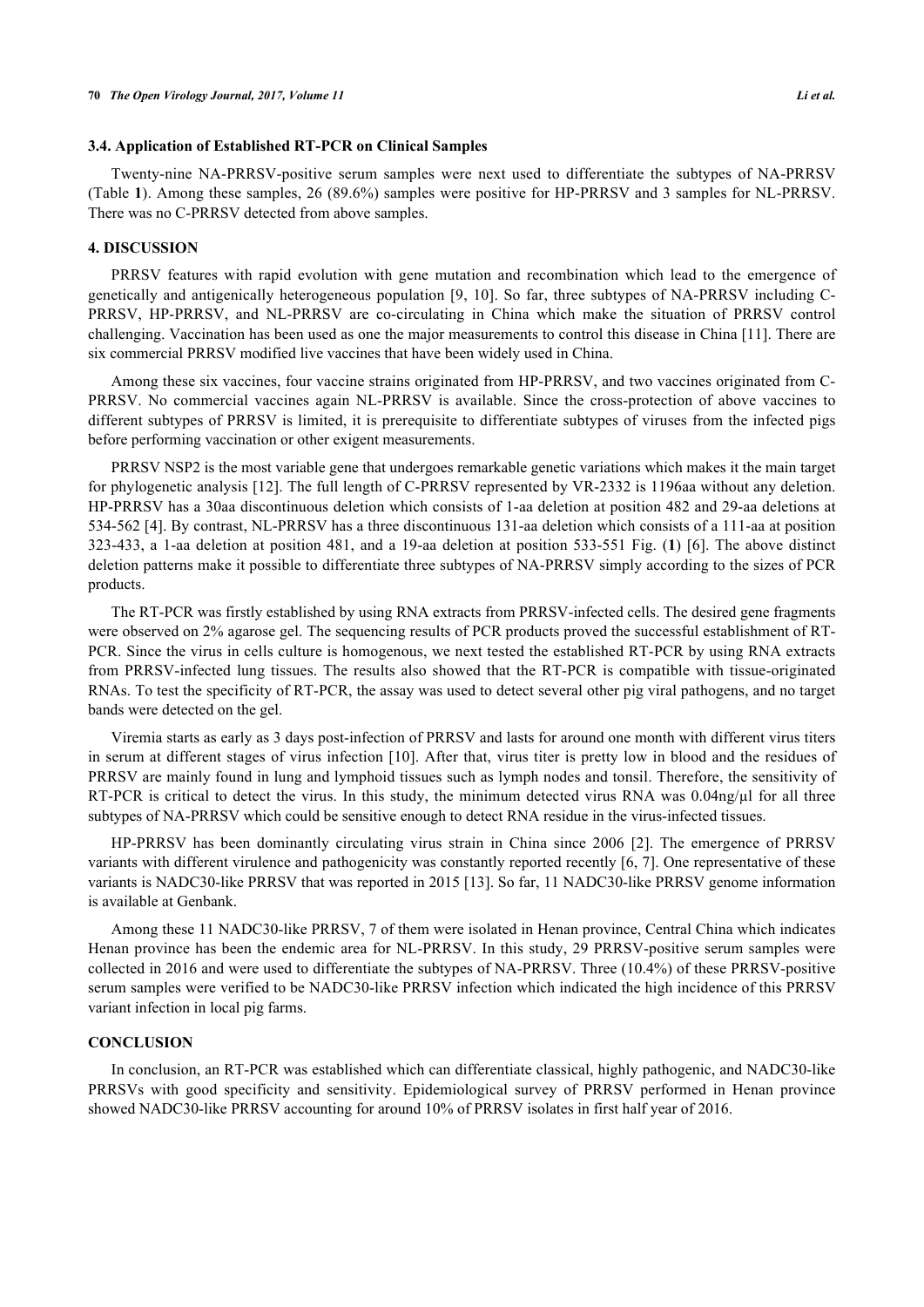## **ETHICS APPROVAL AND CONSENT TO PARTICIPATE**

Not applicable.

#### **HUMAN AND ANIMAL RIGHTS**

No Animals/Humans were used for studies that are base of this research.

#### **CONSENT FOR PUBLICATION**

Not applicable.

## **CONFLICT OF INTEREST**

The authors declare that they have no competing interests.

#### **ACKNOWLEDGEMENTS**

Yanlin Li, Guobiao Ji, Xiaodong Xu, Juan Wang, and Yingying Li performed the experiments in this study. Feifei Tan and Xiangdong Li conceived the experiments, analyzed the data, and prepared the manuscript. This study was funded by grant from the National Natural Science Foundation of China (Grant No.3149600031), Technology Foundation for Selected Overseas Chinese Scholar (Xiangdong Li),and Talents Plan for Scientific and Technological Innovation in Henan Province (Grant No.144200510002).

## **REFERENCES**

- <span id="page-5-0"></span>[1] Yuan S, Nelsen CJ, Murtaugh MP, Schmitt BJ, Faaberg KS. Recombination between North American strains of porcine reproductive and respiratory syndrome virus. Virus Res 1999; 61: 87-98. [\[http://dx.doi.org/10.1016/S0168-1702\(99\)00029-5\]](http://dx.doi.org/10.1016/S0168-1702(99)00029-5)
- <span id="page-5-1"></span>[2] Brar MS, Shi M, Murtaugh MP, Leung FC. Evolutionary diversification of type 2 porcine reproductive and respiratory syndrome virus. J Gen Virol 2015; 96: 1570-80. [\[http://dx.doi.org/10.1099/vir.0.000104\]](http://dx.doi.org/10.1099/vir.0.000104)
- <span id="page-5-2"></span>[3] Guo BQ, Chen ZS, Liu WX, Cui YZ. Isolation and identification of porcine reproductive and respiratory syndrome (PRRS) virus from aborted fetuses suspected of PRRS. Chin J Anim Poult Infect Dis 1996; 1: 1-5. a
- <span id="page-5-3"></span>[4] Tian K, Yu X, Zhao T, Feng Y, *et al.* Emergence of fatal PRRSV variants: unparalleled outbreaks of atypical PRRS in china and molecular dissection of the unique hallmark. PLoS One 2007; 2: e526.  $[http://dx.doi.org/10.1371/journal.pone.0000526]$  $[http://dx.doi.org/10.1371/journal.pone.0000526]$
- <span id="page-5-4"></span>[5] Zhou L, Wang Z, Ding Y, Ge X, Guo X, Yang H. NADC30-like strain of porcine reproductive and respiratory syndrome virus, china. Emerg Infect Dis 2015; 21: 2256-7. [\[http://dx.doi.org/10.3201/eid2112.150360\]](http://dx.doi.org/10.3201/eid2112.150360)
- <span id="page-5-5"></span>[6] Li C, Zhuang J, Wang J, Han L, *et al.* Outbreak investigation of NADC30-like PRRSV in south-east china. Transbound Emerg Dis 2016; 474-9. [\[http://dx.doi.org/10.1111/tbed.12530\]](http://dx.doi.org/10.1111/tbed.12530)
- <span id="page-5-6"></span>[7] Sun Z, Wang J, Bai X, Ji G, *et al.* Pathogenicity comparison between highly pathogenic and NADC30-like porcine reproductive and respiratory syndrome virus. Arch Virol 2016. [\[http://dx.doi.org/10.1007/s00705-016-2883-y\]](http://dx.doi.org/10.1007/s00705-016-2883-y)
- <span id="page-5-7"></span>[8] Zhou Z, Ni J, Cao Z, Han X, *et al.* The epidemic status and genetic diversity of 14 highly pathogenic porcine reproductive and respiratory syndrome virus (HP-PRRSV) isolates from china in 2009. Vet Microbiol 2011; 150: 257-69. [\[http://dx.doi.org/10.1016/j.vetmic.2011.02.013\]](http://dx.doi.org/10.1016/j.vetmic.2011.02.013)
- <span id="page-5-8"></span>[9] Chen N, Yu X, Wang L, Wu J, *et al.* Two natural recombinant highly pathogenic porcine reproductive and respiratory syndrome viruses with different pathogenicities. Virus Genes 2013; 46: 473-8. [\[http://dx.doi.org/10.1007/s11262-013-0892-4\]](http://dx.doi.org/10.1007/s11262-013-0892-4)
- <span id="page-5-9"></span>[10] Lunney JK, Fang Y, Ladinig A, Chen N, *et al.* Porcine reproductive and respiratory syndrome virus (PRRSV): pathogenesis and interaction with the immune system. Annu Rev Anim Biosci 2016; 4: 129-54. [\[http://dx.doi.org/10.1146/annurev-animal-022114-111025](http://dx.doi.org/10.1146/annurev-animal-022114-111025)]
- <span id="page-5-10"></span>[11] Galliher-Beckley A, Li X, Bates JT, Madera R, *et al.* Pigs immunized with chinese highly pathogenic PRRS virus modified live vaccine are protected from challenge with North American PRRSV strain NADC-20. Vaccine 2015; 33: 3518-25. [\[http://dx.doi.org/10.1016/j.vaccine.2015.05.058](http://dx.doi.org/10.1016/j.vaccine.2015.05.058)]
- <span id="page-5-11"></span>[12] Han M, Yoo D. Engineering the PRRS virus genome: updates and perspectives. Vet Microbiol 2014; 174: 279-95. [\[http://dx.doi.org/10.1016/j.vetmic.2014.10.007\]](http://dx.doi.org/10.1016/j.vetmic.2014.10.007)